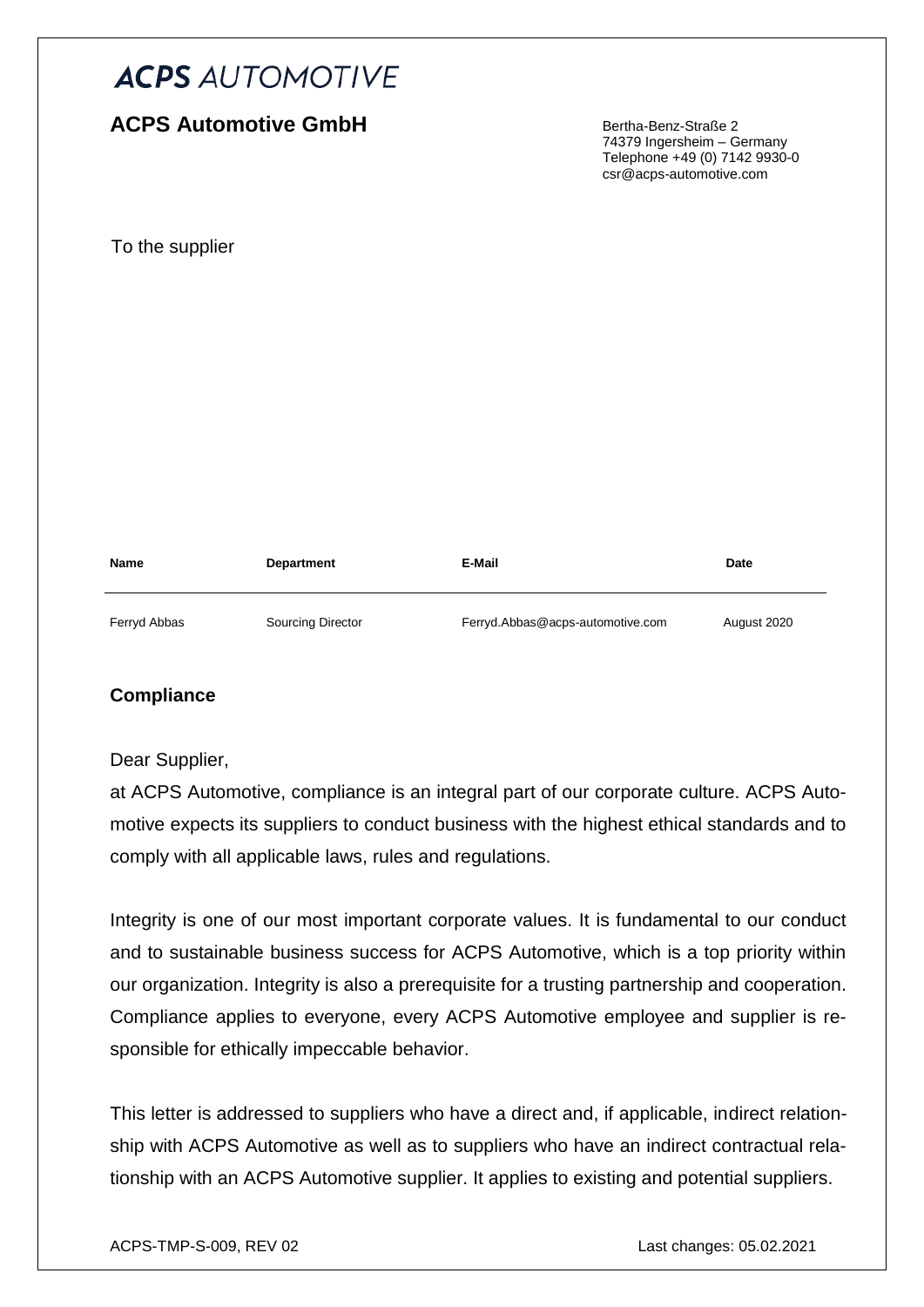ACPS Automotive is entitled to evaluate existing and potential direct suppliers at any time to ensure that they share our business values.

Suppliers are expected to comply with all laws, rules and regulations and to follow all related ACPS Automotive policies and guidelines.

When dealing with suppliers and government institutions, the interests of the company and the private interests of employees on both sides must be strictly separated. Actions and (procurement) decisions must be made independently of extraneous considerations and personal interests.

The criminal laws against corruption must be observed. Among other things, the following must be observed:

## **1. Social affairs and human rights**

#### **Prohibition of child labour, forced labour and other forms of modern slavery**

The supplier rejects any form of forced labour and respects the provisions of the United Nations on human rights and the rights of the child. The Supplier undertakes to comply with the Convention concerning the Minimum Age for Admission to Employment (Convention No. 138 of the International Labour Organisation) and the Convention concerning the Prohibition and Immediate Action for the Elimination of the worst forms of Child Labour (Convention No. 182 of the International Labour Organisation). If a national child labour regulation prescribes more stringent measures, these shall take precedence.

#### **No discrimination and harassment**

When selecting its employees, the supplier shall be guided only by their qualifications and skills and shall maintain equal opportunities in recruitment and employment. Furthermore, it does not tolerate any form of harassment or abuse. This is flanked by an anti-harassment policy in the company.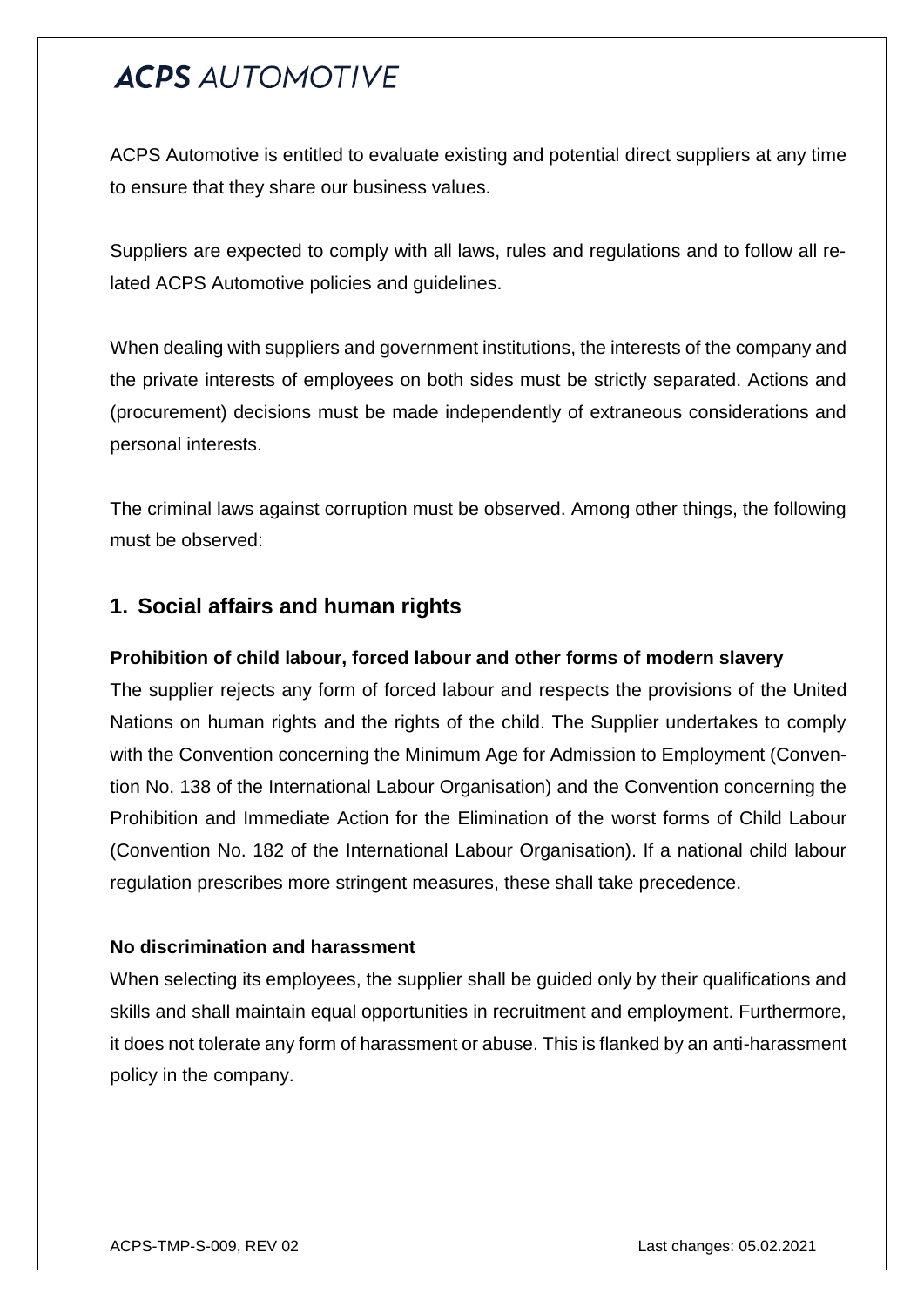#### **Remuneration and working hours**

Remuneration and benefits correspond at least to the statutory minimum wage. The legal working hours and working time regulations of the respective country are observed. The payment of living wages within the framework of the "living wage concept" is supported.

### **Freedom of association incl. collective bargaining**

The supplier supports the right to organize and the right to collective bargaining in accordance with applicable laws.

### **Compliance with occupational health and safety regulations**

The supplier shall avoid health hazards by complying with all statutory occupational health and safety regulations.

# **2. Environmental protection**

### **Environmental management system of the supplier**

The supplier must be able to prove that he has identified all relevant environmental regulations and that their effects on the organization are known. Furthermore, the supplier undertakes to comply with the environmental regulations in a verifiable, continuous and sustainable manner. The supplier strives for the further development of his environmental management system in accordance with the requirements of ISO 14001 in the currently valid version. ACPS Automotive expects proof of compliance from its suppliers.

#### **Conflict Minerals**

ACPS Automotive is committed to ensuring the responsible sourcing of conflict minerals in accordance with human rights, legal obligations and international standards. We require all our suppliers to provide up-to-date and accurate information to identify smelters and refiners in their supply chain. Additional costs to meet the requirements of comprehensive Conflict Minerals Reporting are the responsibility of the supplier. The supplier shall provide ACPS Automotive with the required information and obtain this standard and related information from the next level of supplier, continuing along the supply chain, with the goal of maintaining DRC conflict free.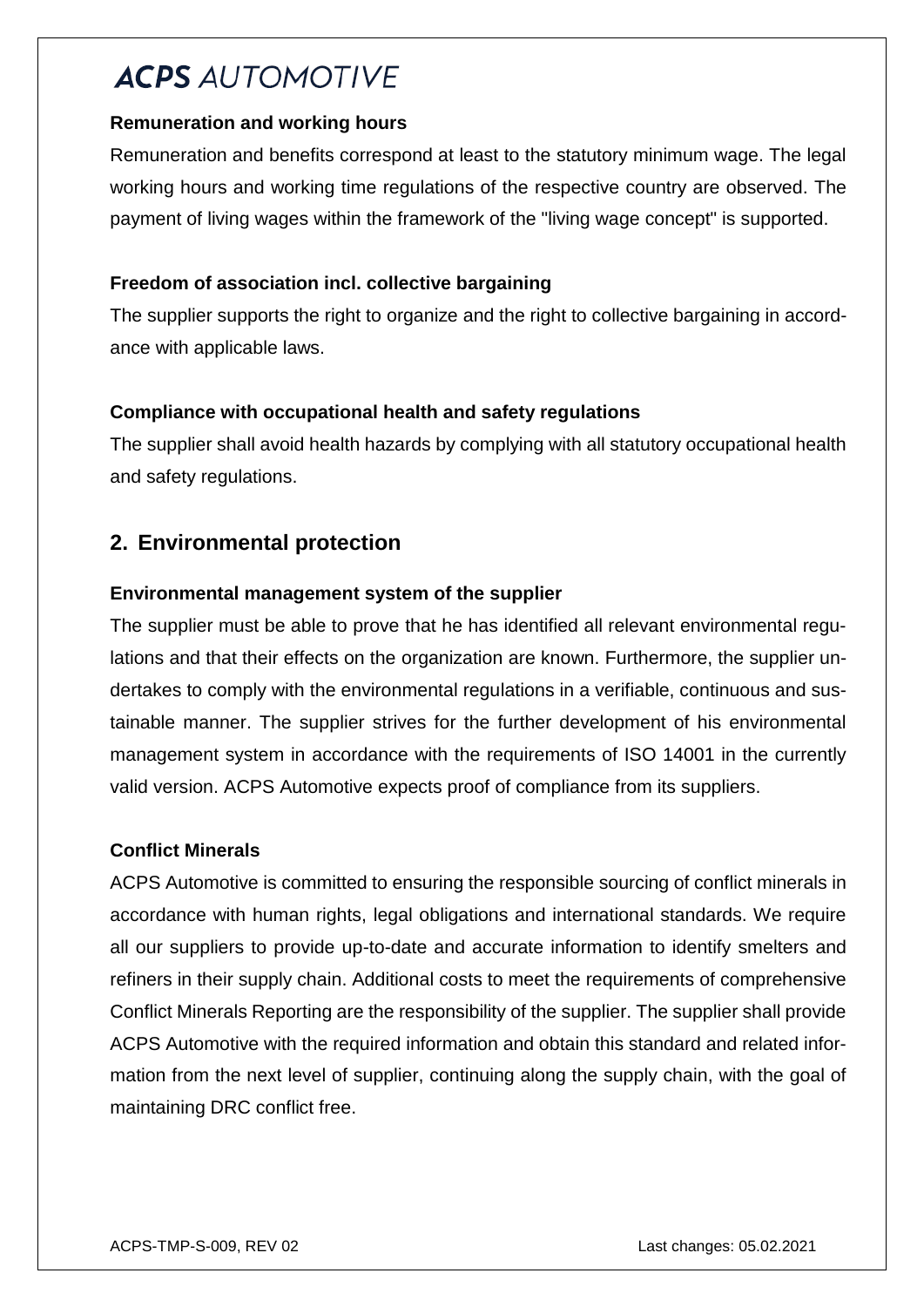#### **Sustainable resource management**

The supplier shall use resources efficiently, use energy-efficient and environmentally friendly technologies and reduce waste as well as emissions to air, water and soil. In addition, the continuous reduction of impacts on biodiversity, climate change and water scarcity shall be pursued.

#### **Responsible chemical management**

The supplier is committed to avoiding negative effects on the environment and health. This is ensured through responsible chemicals management. In addition, the supplier complies with the European chemicals regulation "REACH".

## **3. Governance**

### **Corruption**

Corruption is a criminal offence that can have far-reaching consequences for all parties involved. At ACPS Automotive, we want to conduct our business in a responsible and legal manner. We expect the same from all our suppliers with whom we do business. The granting of personal benefits such as payments and loans, including the giving of minor gifts over an extended period of time and/or the payment of bribes by signing/acceding companies and their employees to public officials (such as civil servants or public employees) for the purpose of obtaining benefits or for the purpose of facilitating, obtaining or retaining business opportunities for the signing/acceding company or themselves or for third parties is not permitted.

#### **Criminal acts in business transactions**

Personal advantages in return for a preferential position in business dealings may not be offered, promised, granted or approved. Personal advantages may also not be demanded or accepted in dealings with suppliers. The signing / acceding company must require its employees not to allow themselves to be promised such advantages. The management and employees of a supplier may not offer, promise, demand, give or accept gifts, payments, invitations or services in business dealings which are provided with the aim of influencing a business relationship in an inadmissible manner or where there is a risk that they could jeopardize the professional independence of the supplier. This does not apply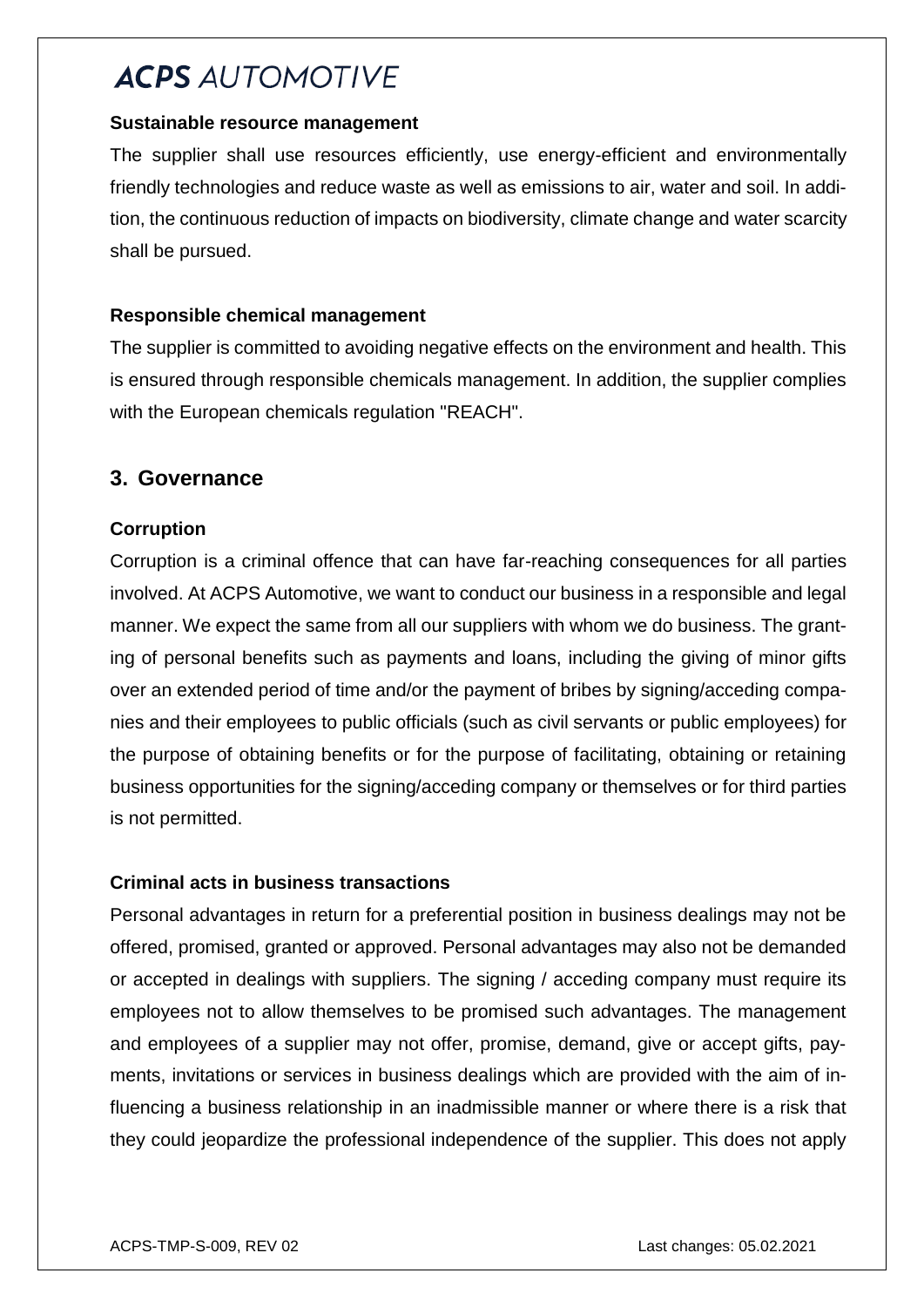in principle to gifts and invitations that are within the scope of customary business practices about hospitality, convention and courtesy**.**

#### **Conduct towards competitors (antitrust law)**

The supplier respects fair competition. The supplier therefore observes the existing laws and regulations for the preservation and promotion of competition, the applicable antitrust laws and the laws regulating competition.

These provisions strictly prohibit collusion and other activities aimed at influencing prices or conditions, dividing sales territories/customers or using prohibitive means to prevent free and open competition in dealings with competitors. In addition, these provisions prohibit agreements between customers and suppliers that are intended to hinder customers' freedom to determine their own prices and other conditions for resale (price and condition fixing).

#### **Trade secrets and intellectual property**

The supplier shall oblige its employees to protect business and trade secrets. It is prohibited to disclose confidential information and confidential documents to third parties without authorization or to make them accessible in any other way, unless a corresponding authorization has been granted or the information is publicly accessible. Any documents or information concerning the intellectual property of ACPS Automotive, such as drawings or specifications, are strictly prohibited to be disclosed to third parties or to be used for any purpose, unless this serves the fulfilment of the contract with ACPS Automotive.

Ppa.

**Ferryd Abbas** Sourcing Director ACPS International Management